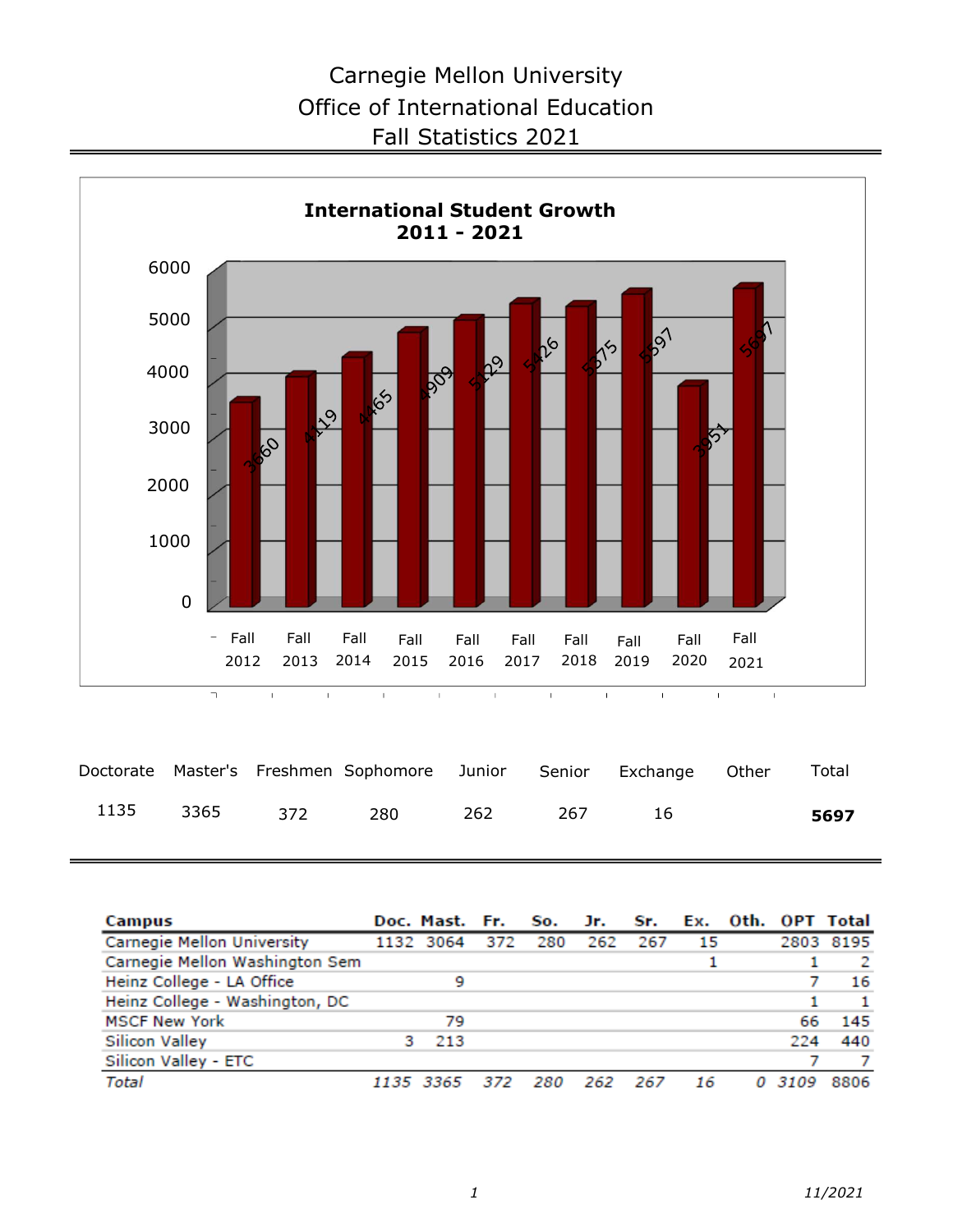# International Students on OPT 2017 - 2021

|           |            | <b>STEM</b>      |       |
|-----------|------------|------------------|-------|
|           | <b>OPT</b> | <b>Extension</b> | Total |
| Fall 2017 | 1900       | 1278             | 3178  |
| Fall 2018 | 2021       | 1273             | 3294  |
| Fall 2019 | 1739       | 1726             | 3465  |
| Fall 2020 | 1862       | 1466             | 3328  |
| Fall 2021 | 1542       | 1567             | 3109  |

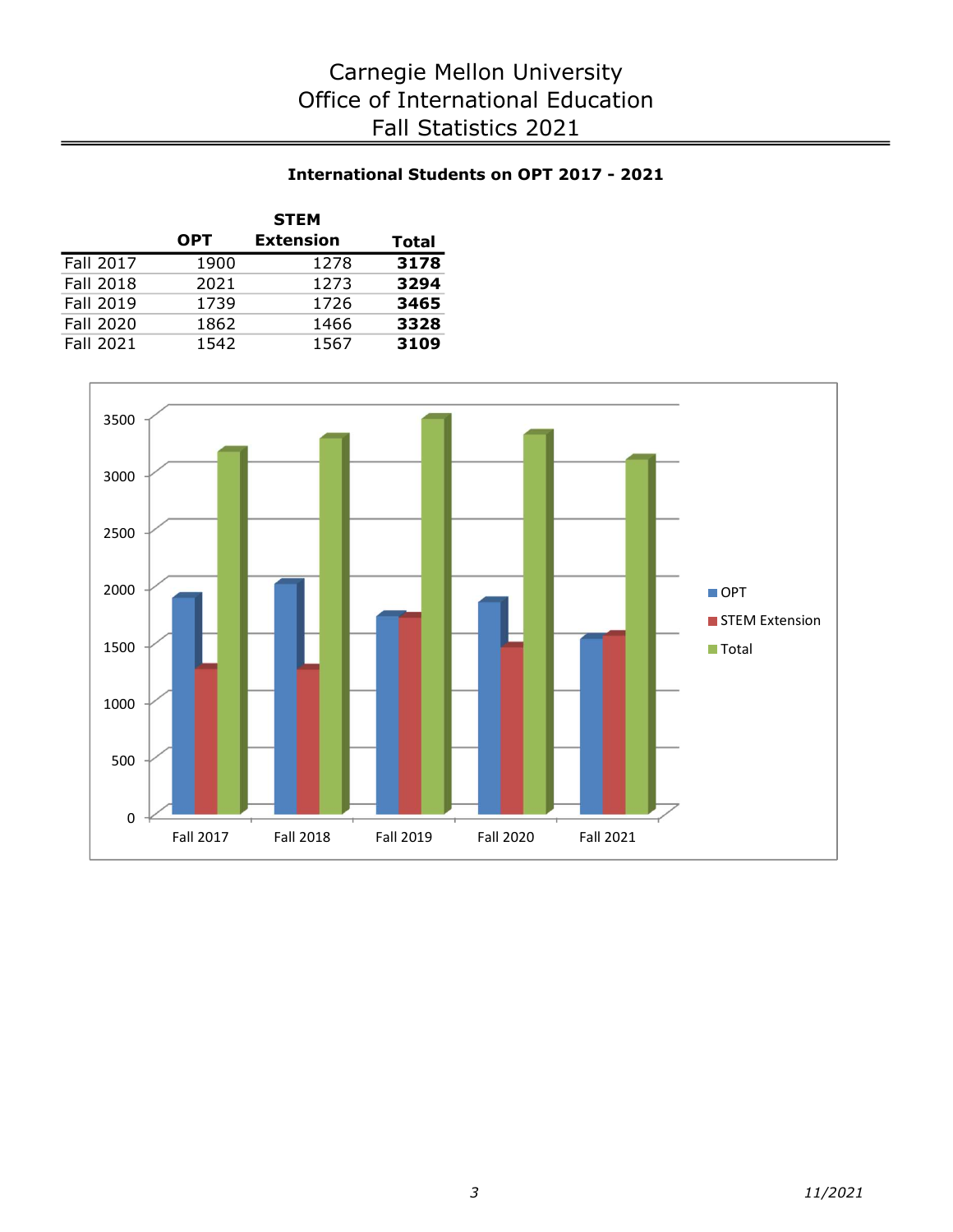

| <b>Funding Source</b>      | Doc. | Mast. | Fr. | So. | Jr. | Sr. | Ex. | Oth. | Total |
|----------------------------|------|-------|-----|-----|-----|-----|-----|------|-------|
| Current/Future Employer    |      | 9     |     |     |     |     |     |      | 10    |
| Home Govt or University    | 19   | 45    | 11  |     | 4   |     | 8   |      | 94    |
| Personal & Family Funds    | 127  | 3235  | 358 | 274 | 254 | 261 | ь   |      | 4515  |
| Private Sponsor            |      | 29    | 3   |     | ∍   |     |     |      | 43    |
| U.S. College or University | 984  | 47    |     |     |     |     |     |      | 1035  |
| <b>Totals</b>              | 1135 | 3365  | 372 | 280 | 262 | 267 | 16  | 0    | 5697  |

| <b>Immigration Status</b> | Doc. | Mast. | Fr. | So. | Jr. | Sr. | Ex. | Oth. | Total |
|---------------------------|------|-------|-----|-----|-----|-----|-----|------|-------|
| F-1                       | .131 | 3350  | 372 | 280 | 261 | 267 |     |      | 5675  |
| J-1                       |      |       |     |     |     |     |     |      |       |
| Totals                    | 1135 | 3365  | 372 | 280 | 262 | 267 | 16  |      | 5697  |

| Gender | Doc. | Mast. | Fr. | So. | Jr. | Sr. | Ex. | Oth. | Total |
|--------|------|-------|-----|-----|-----|-----|-----|------|-------|
| Male   | 822  | 1988  | 198 | 130 | 141 | 136 | 10  |      | 3425  |
| Female | 313  | 1377  | 174 | 150 |     | 131 |     |      | 2272  |
| Totals | 1135 | 3365  | 372 | 280 | 262 | 267 | 16  |      | 5697  |

| <b>Marital Status</b> | Doc. | Mast. | Fr. | So. | Jr. | Sr. | Ex. | Oth. | Total |
|-----------------------|------|-------|-----|-----|-----|-----|-----|------|-------|
| Single                | 1049 | 3276  | 371 | 280 | 262 | 267 | Ιb  |      | 5521  |
| Married               | 86   | 89    |     |     |     |     |     |      | 176   |
| Totals                | 1135 | 3365  | 372 | 280 | 262 | 267 | 16  |      | 5697  |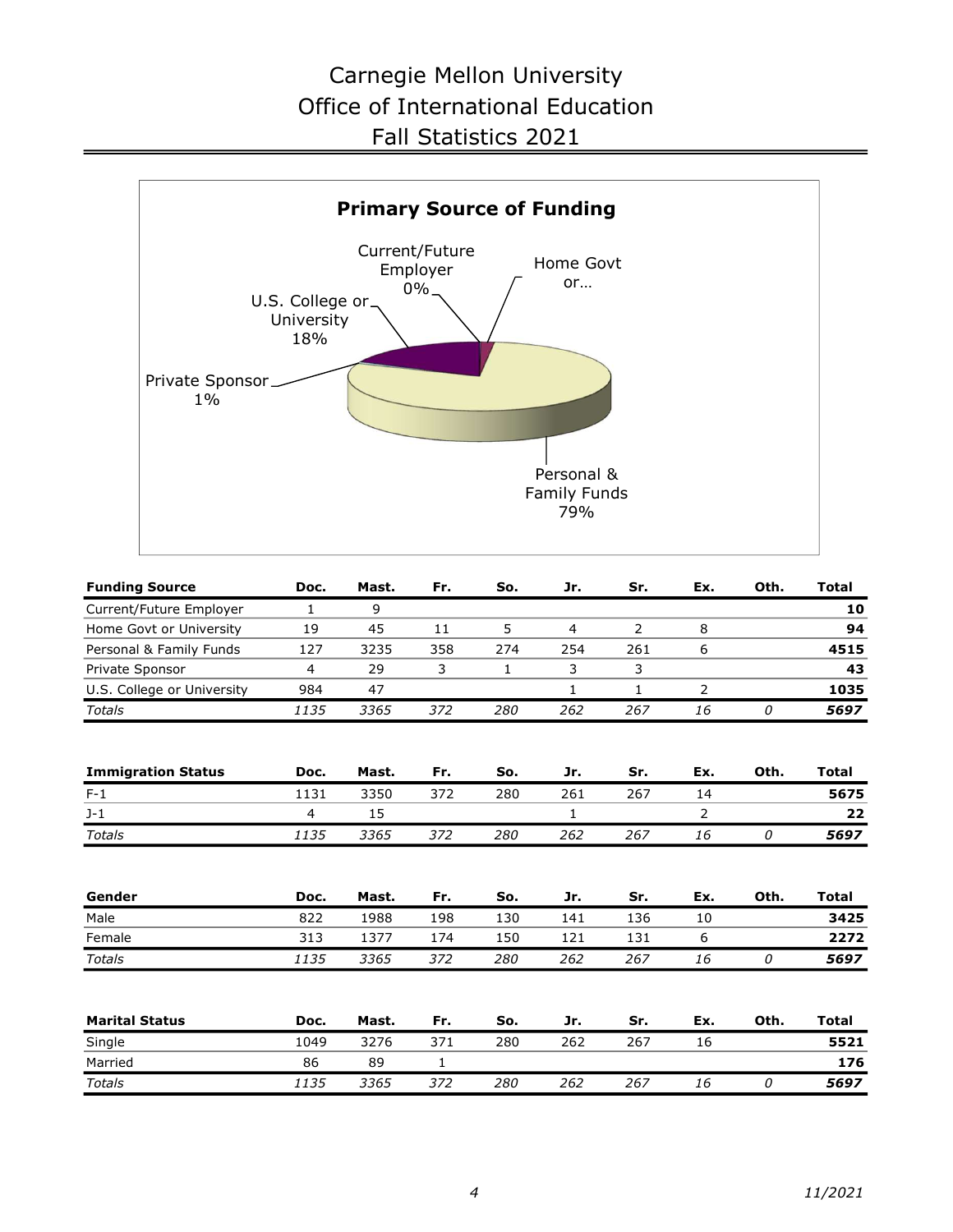

| Region           | Doc. | Mast. | Fr. | So. | Jr.            | Sr. | Ex. | Oth. | <b>Total</b> |
|------------------|------|-------|-----|-----|----------------|-----|-----|------|--------------|
| Africa           | 22   | 19    |     |     |                |     | 4   |      | 49           |
| Asia             | 921  | 3150  | 326 | 251 | 222            | 230 | 6   |      | 5106         |
| Europe           | 79   | 41    | 11  |     | $\overline{4}$ |     |     |      | 147          |
| Latin America    | 41   | 42    | 5   |     |                | 4   |     |      | 95           |
| Middle East      | 32   | 35    | 2   |     |                |     | 5   |      | 79           |
| North America    | 35   | 71    | 23  | 15  | 28             | 18  |     |      | 190          |
| Oceania          |      |       |     | 5   | 5              |     |     |      | 31           |
| <b>Stateless</b> |      |       |     |     |                |     |     |      | $\mathbf 0$  |
| Totals           | 1135 | 3365  | 372 | 280 | 262            | 267 | 16  | n    | 5697         |

| Country         | Doc. | Mast.          | Fr. | So. | Jr. | Sr. | Ex. | Oth. | <b>Total</b> |
|-----------------|------|----------------|-----|-----|-----|-----|-----|------|--------------|
| Albania         |      |                |     |     |     |     |     |      | 2            |
| Argentina       | 3    | 3              |     |     |     |     |     |      | 8            |
| Armenia         |      |                |     |     |     |     |     |      |              |
| Australia       | 5    | 6              |     | 3   | 4   | 4   |     |      | 23           |
| Austria         |      |                |     |     |     |     |     |      | 2            |
| Bahamas         |      | ┻              |     |     |     |     |     |      | 2            |
| Bangladesh      | 8    | $\overline{4}$ |     | 1   |     |     |     |      | 13           |
| Belgium         |      | ┻              |     |     |     |     |     |      | 2            |
| Bolivia         |      |                |     |     |     |     |     |      |              |
| Botswana        |      |                |     |     |     |     |     |      |              |
| Brazil          | 11   | 5              | 3   |     |     |     |     |      | 21           |
| Brunei          |      |                |     |     |     |     |     |      |              |
| Burma (Myanmar) |      |                |     |     |     |     |     |      |              |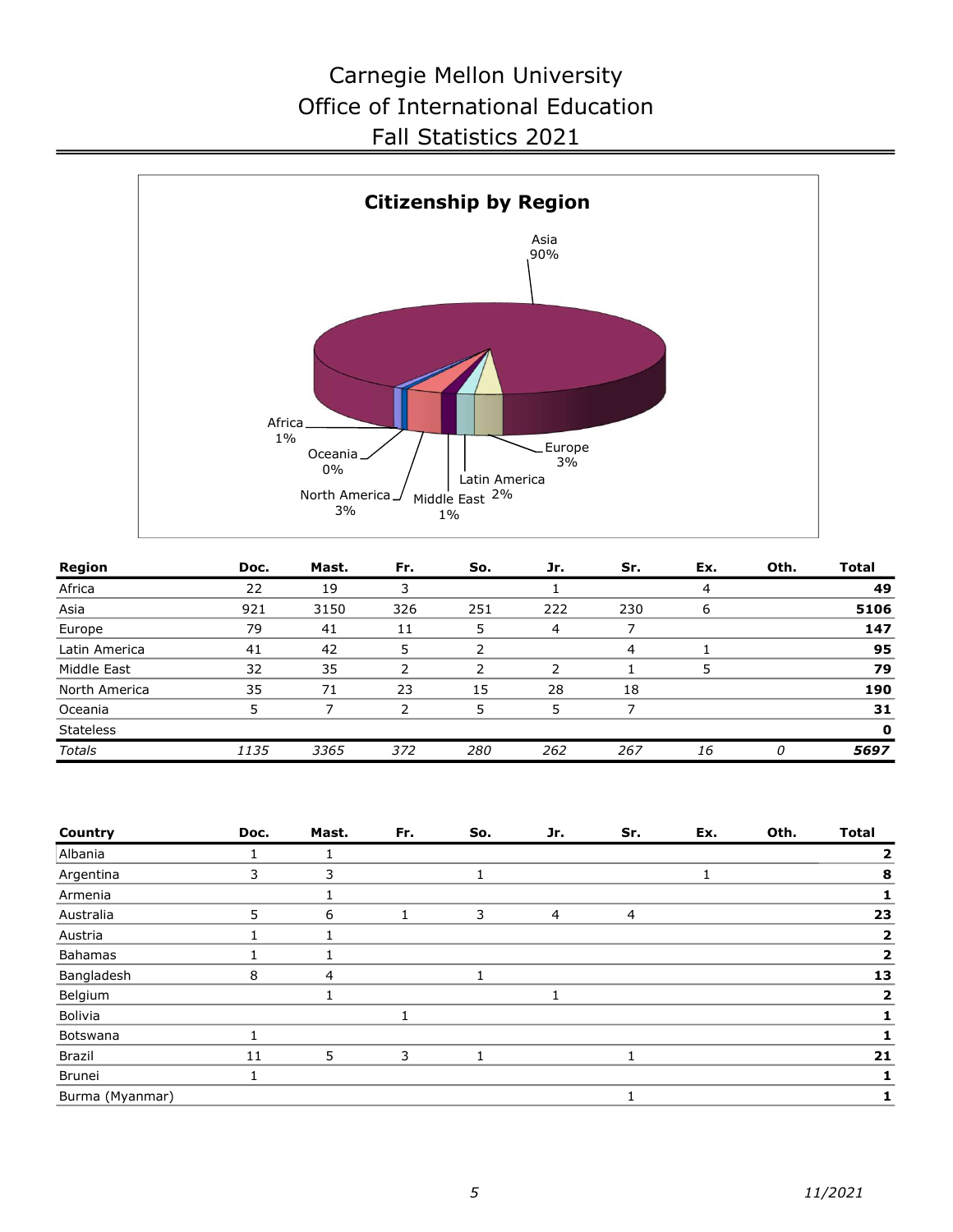| Country            | Doc.           | Mast.                   | Fr.              | So.            | Jr.            | Sr.            | Ex.            | Oth. | <b>Total</b>            |
|--------------------|----------------|-------------------------|------------------|----------------|----------------|----------------|----------------|------|-------------------------|
| Canada             | 27             | 56                      | 23               | 15             | 28             | 18             |                |      | 167                     |
| Chile              | 6              | 3                       |                  |                |                | $\mathbf{1}$   |                |      | 10                      |
| China              | 497            | 1730                    | 206              | 174            | 142            | 138            | 4              |      | 2891                    |
| Colombia           | 8              | 15                      |                  |                |                | $\mathbf{1}$   |                |      | 24                      |
| Congo              | $\mathbf 1$    |                         |                  |                |                |                |                |      | 1                       |
| Cyprus             |                | $\overline{2}$          |                  | $\mathbf 1$    |                |                |                |      | 3                       |
| Dominica           | $\mathbf{1}$   |                         |                  |                |                |                |                |      | $\mathbf{1}$            |
| Dominican Republic |                | $\mathbf{1}$            |                  |                |                |                |                |      | $\mathbf 1$             |
| Ecuador            | 3              | $\overline{2}$          |                  |                |                |                |                |      | 5                       |
| Egypt              | 4              |                         |                  |                |                |                | $\overline{2}$ |      | $\bf 6$                 |
| El Salvador        |                | $\mathbf{1}$            |                  |                |                |                |                |      | $\mathbf 1$             |
| Finland            |                | $\mathbf{1}$            |                  |                |                |                |                |      | $\mathbf 1$             |
| France             | 6              | $\,6\,$                 |                  |                |                |                |                |      | ${\bf 12}$              |
| Georgia            | $\overline{2}$ |                         |                  |                |                |                |                |      | $\mathbf{2}$            |
| Germany            | 10             | 3                       |                  |                |                |                |                |      | 13                      |
| Ghana              | 4              | $\overline{2}$          | $\mathbf 1$      |                |                |                |                |      | 7                       |
| Greece             | $\overline{7}$ | $\mathsf{2}$            |                  |                |                | $\mathbf 1$    |                |      | 10                      |
| Guatemala          |                | $\overline{2}$          |                  |                |                |                |                |      | $\mathbf 2$             |
| Guyana             | 1              |                         |                  |                |                |                |                |      | $\mathbf{1}$            |
| Honduras           | 1              |                         |                  |                |                |                |                |      | 1                       |
| Hong Kong          | 6              | 18                      | $\boldsymbol{6}$ | $\mathbf 1$    | $\overline{4}$ | $\overline{2}$ |                |      | 37                      |
| Iceland            |                | $\overline{\mathbf{4}}$ |                  |                |                |                |                |      | 4                       |
| India              | 243            | 1041                    | 38               | 24             | 21             | 24             | $\mathbf{1}$   |      | 1392                    |
| Indonesia          | $\mathsf{3}$   | 17                      | 3                | $\mathbf{1}$   |                |                |                |      | 24                      |
|                    | 25             |                         |                  |                |                |                |                |      | 25                      |
| Iran<br>Ireland    | $\overline{3}$ | 3                       |                  |                |                |                |                |      | $\overline{\mathbf{z}}$ |
|                    |                | 3                       |                  |                |                | $\mathbf 1$    |                |      | $\overline{\mathbf{4}}$ |
| Israel             | 11             |                         |                  |                | $\mathbf 1$    |                |                |      |                         |
| Italy              |                | $\overline{4}$          | $\mathbf 1$      |                |                |                |                |      | 16                      |
| Jamaica            | $\overline{2}$ |                         |                  |                |                |                |                |      | $\mathbf{2}$            |
| Japan              | $\overline{7}$ | 32                      | $\overline{2}$   |                |                | $\mathbf{1}$   |                |      | 42                      |
| Kazakhstan         | $\mathbf 1$    |                         |                  |                |                |                |                |      | $\mathbf 1$             |
| Kenya              |                | 3                       |                  |                |                |                |                |      | $\overline{\mathbf{3}}$ |
| Kuwait             |                | $\mathsf{2}$            |                  |                |                |                |                |      | $\mathbf{2}$            |
| Lebanon            | $\mathbf{1}$   | 3                       |                  |                |                |                |                |      | $\mathbf{A}$            |
| Luxembourg         |                | $\mathbf{1}$            |                  |                |                |                |                |      | 1                       |
| Macau              |                | $\mathbf 1$             |                  | $\overline{2}$ |                |                |                |      | 3                       |
| Malaysia           | $\overline{2}$ |                         | 3                |                |                | $\mathbf 1$    |                |      | $\bf 6$                 |
| Maldives           |                |                         | $\mathbf{1}$     |                |                |                |                |      | $\mathbf{1}$            |
| Mauritius          |                | $\mathbf 1$             |                  |                |                |                |                |      | $\mathbf 1$             |
| Mexico             | $\,8\,$        | 15                      |                  |                |                |                |                |      | 23                      |
| Mongolia           | $\mathbf 1$    |                         |                  |                |                |                |                |      | $\mathbf{1}$            |
| Morocco            |                |                         |                  |                |                |                | $\mathbf 1$    |      | $\mathbf 1$             |
| Nepal              | $\overline{2}$ | 5                       |                  |                |                |                |                |      | $\overline{\mathbf{z}}$ |
| Netherlands        | $\mathbf{1}$   |                         |                  |                |                |                |                |      | $\mathbf 1$             |
| New Zealand        |                | $\mathbf 1$             | $\mathbf 1$      | $\overline{2}$ | $\mathbf 1$    | 3              |                |      | 8                       |
| Nigeria            | 3              | $\overline{7}$          | $\overline{2}$   |                | $\mathbf{1}$   |                |                |      | 13                      |
| Norway             |                |                         |                  | $\mathbf{1}$   |                |                |                |      | 1                       |
| Pakistan           | $\overline{4}$ | $18\,$                  |                  | $\mathbf 1$    | $\mathbf 1$    | $\mathbf 1$    | $\overline{4}$ |      | 29                      |
| Paraguay           | $\mathbf 1$    |                         |                  |                |                |                |                |      | $\mathbf 1$             |
| Peru               | $\mathbf 1$    | $\,8\,$                 |                  |                |                |                |                |      | 9                       |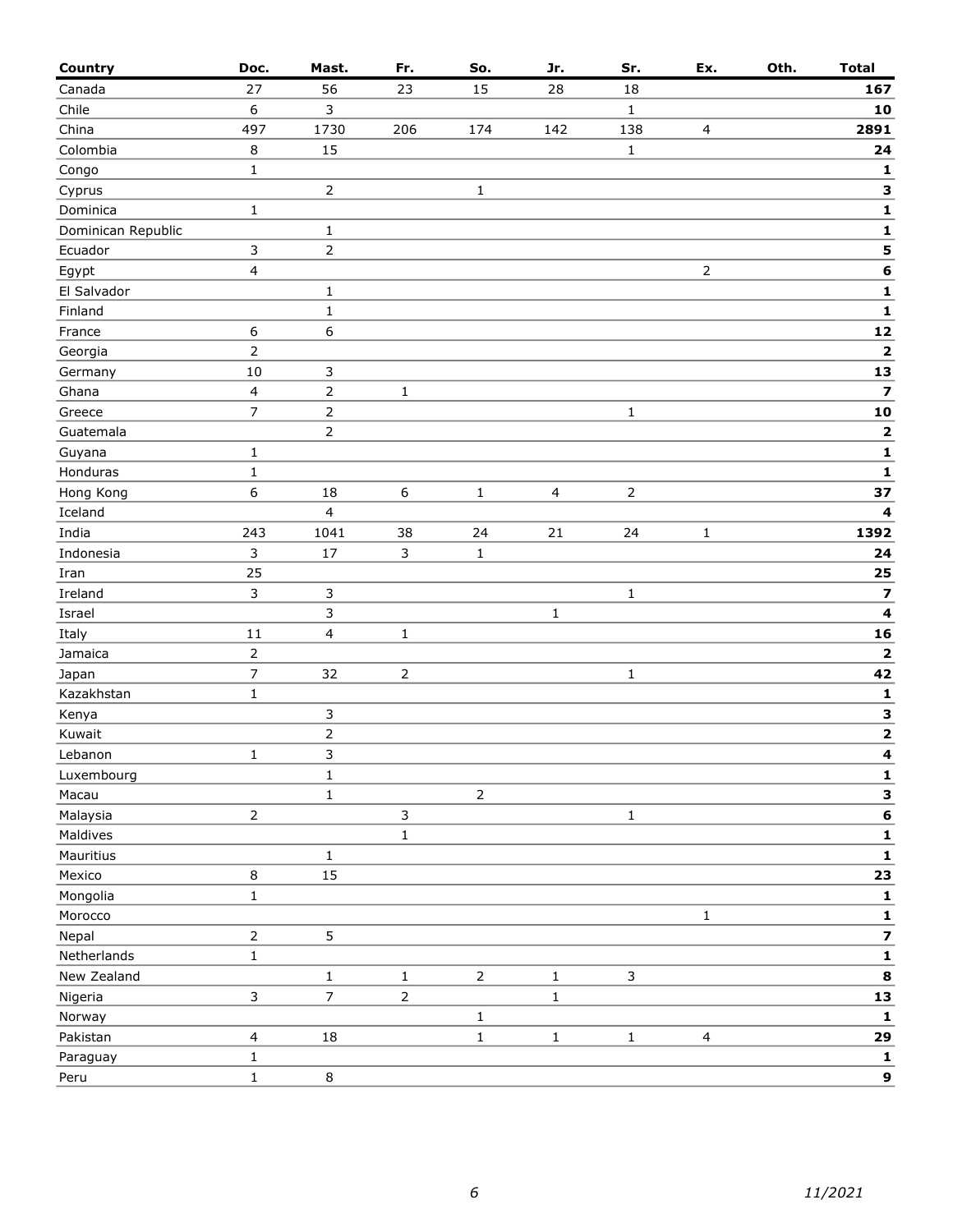| Country                     | Doc.           | Mast.          | Fr.            | So.            | Jr.            | Sr.            | Ex.          | Oth. | <b>Total</b>            |
|-----------------------------|----------------|----------------|----------------|----------------|----------------|----------------|--------------|------|-------------------------|
| Philippines                 | $\overline{2}$ | $\mathbf{1}$   |                |                | $\overline{2}$ | $\mathbf{1}$   |              |      | 6                       |
| Poland                      | $\overline{4}$ | $\mathbf{1}$   |                |                |                |                |              |      | 5                       |
| Portugal                    | 16             |                |                |                |                |                |              |      | 16                      |
| Qatar                       |                | $\mathbf 1$    |                |                |                |                |              |      | 1                       |
| Russia                      | 6              | $\overline{2}$ | 6              |                |                | $\mathbf{1}$   |              |      | 15                      |
| Saudi Arabia                | $\overline{2}$ | 7              | $\overline{2}$ | $\mathbf{1}$   |                |                | $\mathbf{1}$ |      | 13                      |
| Serbia                      | $\mathbf{1}$   |                |                |                |                |                |              |      | $\mathbf{1}$            |
| Singapore                   | 12             | 24             | 24             | 13             | 13             | 13             |              |      | 99                      |
| Slovenia                    |                | 1              |                |                |                |                |              |      | 1                       |
| South Korea                 | 59             | 62             | 24             | 23             | 25             | 41             | $\mathbf{1}$ |      | 235                     |
| Spain                       | 3              | 3              |                | $\mathbf{1}$   |                |                |              |      | 7                       |
| Sri Lanka                   |                |                |                | $\mathbf{1}$   |                |                |              |      | 1                       |
| St Kitts & Nevis            |                |                | 1              |                |                |                |              |      | $\mathbf 1$             |
| Sweden                      |                | 1              |                |                | $\mathbf{2}$   |                |              |      | 3                       |
| Switzerland                 | $\mathbf{1}$   |                | $\mathbf{1}$   |                |                | $\mathbf{1}$   |              |      | 3                       |
| Taiwan                      | 38             | 190            | $\overline{7}$ | $\overline{7}$ | 7              | $\mathbf{1}$   |              |      | 250                     |
| Thailand                    | 5              | 21             | $\overline{7}$ | $\overline{2}$ | 4              | $\overline{4}$ |              |      | 43                      |
| Trinidad & Tobago           | $\mathbf{1}$   |                |                |                |                |                |              |      | 1                       |
| Tunisia                     | $\mathbf{1}$   |                |                |                |                |                | $\mathbf{1}$ |      | $\overline{\mathbf{2}}$ |
| Turkey                      | 27             | $\mathbf{1}$   | 3              | $\overline{2}$ | $\overline{2}$ | $\mathbf{1}$   |              |      | 36                      |
| Uganda                      | 3              |                |                |                |                |                |              |      | 3                       |
| Ukraine                     | 3              | 1              |                |                | $\mathbf{1}$   |                |              |      | 5                       |
| <b>United Arab Emirates</b> |                | $\mathbf{1}$   |                |                |                |                |              |      | $\mathbf{1}$            |
| United Kingdom              | 3              | 3              | 3              | $\overline{2}$ |                | 3              |              |      | 14                      |
| Uruguay                     | $\mathbf{1}$   |                |                |                |                |                |              |      | 1                       |
| Uzbekistan                  |                | 1              |                |                |                |                |              |      | 1                       |
| Venezuela                   |                | $\mathbf 1$    |                |                |                | 1              |              |      | $\overline{\mathbf{2}}$ |
| Vietnam                     | 10             | 6              | $\overline{2}$ |                | $\overline{2}$ | $\overline{2}$ |              |      | 22                      |
| Zimbabwe                    | 2              | 1              |                |                |                |                |              |      | 3                       |
| <b>Totals</b>               | 1135           | 3365           | 372            | 280            | 262            | 267            | 16           | 0    | 5697                    |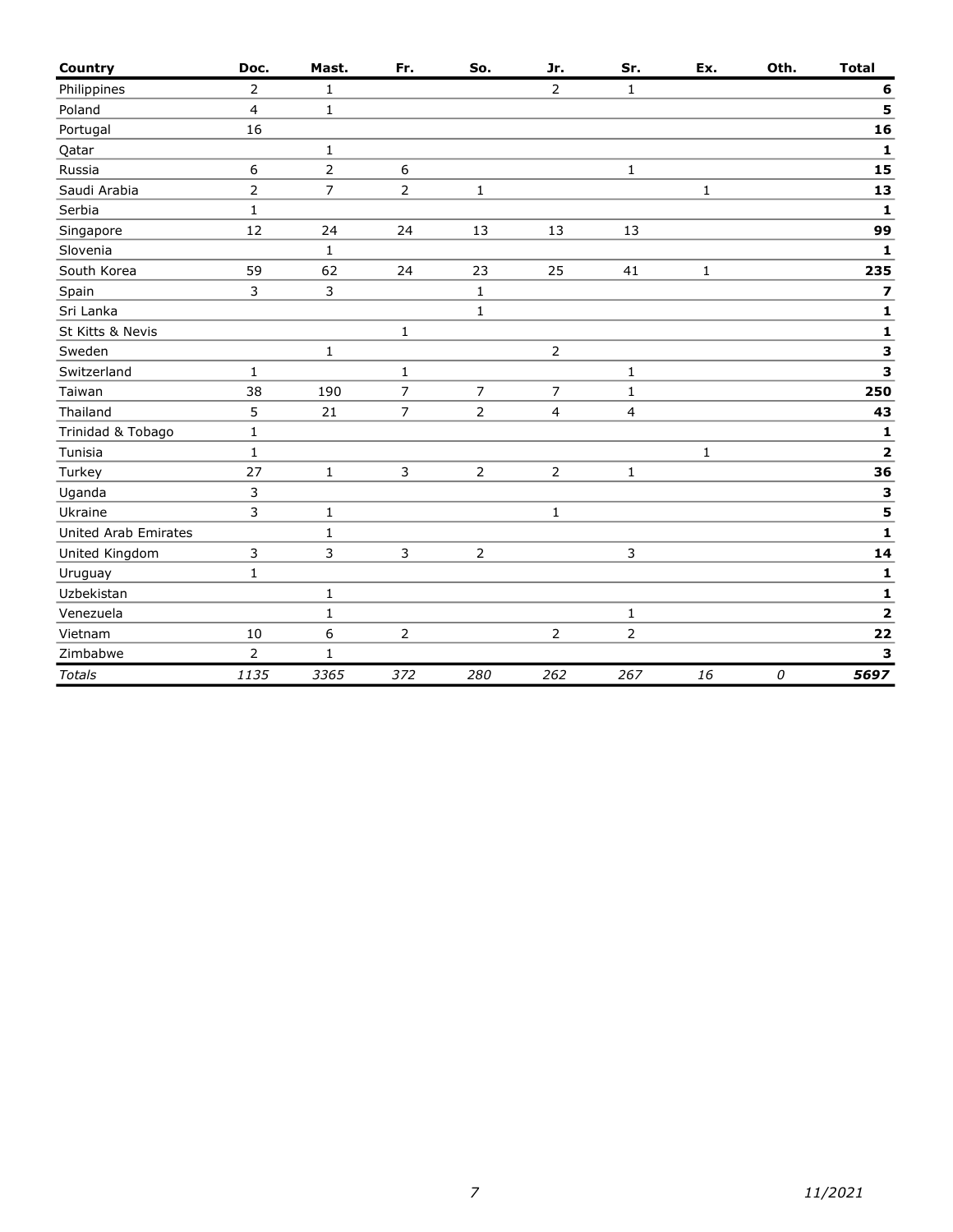# Colleges and Programs

| <b>CFA</b>                                   | Doc.           | Mast.        | Fr.            | So.          | Jr.            | Sr.          | Ex. | Oth. | <b>Total</b>            |
|----------------------------------------------|----------------|--------------|----------------|--------------|----------------|--------------|-----|------|-------------------------|
| Advanced Architectural Design                |                | 5            |                |              |                |              |     |      | 5                       |
| Architectural & Building Sciences/Technology |                | 19           | 22             | 17           | 18             | 20           |     |      | 96                      |
| Architecture                                 |                |              |                |              | $\overline{4}$ | 1            |     |      | 5                       |
| Architecture-Engineering-Construction Mgmt   | $\overline{4}$ | 17           |                |              |                |              |     |      | 21                      |
| Art                                          |                | 4            | 17             | 9            | $\mathbf{1}$   | 5            |     |      | 36                      |
| Building Performance & Diagnostics           | 9              | 10           |                |              |                |              |     |      | 19                      |
| Collaborative Piano                          |                | 1            |                |              |                |              |     |      | 1                       |
| Composition                                  |                | 1            |                |              |                |              |     |      | 1                       |
| Computational Design                         | 6              | 23           |                |              |                |              |     |      | 29                      |
| Costume Design                               |                | 2            |                |              |                |              |     |      | $\overline{\mathbf{2}}$ |
| Costume Production                           |                | $\mathbf{1}$ |                |              |                |              |     |      | 1                       |
| Design                                       | 3              | 5            | $\overline{7}$ | 6            | 8              | 3            |     |      | 32                      |
| Design for Interactions                      |                | 20           |                |              |                |              |     |      | 20                      |
| Drama                                        |                |              | $\mathbf{1}$   | $\mathbf{1}$ | 1              | 1            |     |      | 4                       |
| Lighting Design                              |                | 2            |                |              |                |              |     |      | $\overline{2}$          |
| Music                                        |                | 9            | $\mathbf{1}$   |              |                |              |     |      | 10                      |
| Music & Technology                           |                | 9            | 2              | $\mathbf{1}$ |                | $\mathbf{1}$ |     |      | 13                      |
| <b>Music Education</b>                       |                | 2            |                |              |                |              |     |      | $\overline{\mathbf{2}}$ |
| <b>Music Performance</b>                     |                | 10           | $\mathbf{1}$   | 1            |                |              |     |      | 12                      |
| Scene Design                                 |                | 3            |                |              |                |              |     |      | 3                       |
| Sustainable Design                           |                | 8            |                |              |                |              |     |      | 8                       |
| <b>Transition Design</b>                     | 1              |              |                |              |                |              |     |      | 1                       |
| Urban Design                                 |                | 14           |                |              |                |              |     |      | 14                      |
| Total                                        | 23             | 165          | 51             | 35           | 32             | 31           | 0   | 0    | 337                     |

| <b>CIT</b>                                    |     | Doc. Mast. | Fr. | So. | Jr. | Sr. | Ex. | Oth. | <b>Total</b> |
|-----------------------------------------------|-----|------------|-----|-----|-----|-----|-----|------|--------------|
| Advanced Infrastructure Systems               | 2   |            |     |     |     |     |     |      | $\mathbf{z}$ |
| <b>Biomedical Engineering</b>                 | 20  | 68         |     |     |     |     |     |      | 88           |
| Chemical Engineering                          | 29  | 43         |     | 4   |     | 4   |     |      | 80           |
| CIT Undeclared                                |     |            | 99  |     |     |     |     |      | 100          |
| Civil & Environmental Engineering             | 41  | 83         |     | 6   | 2   | 3   |     |      | 135          |
| Colloids, Polymers, & Surfaces                |     | 3          |     |     |     |     |     |      | з            |
| Computational Design & Manufacturing          |     | 17         |     |     |     |     |     |      | 17           |
| Computational Materials Science & Engineering |     | 5          |     |     |     |     |     |      | 5            |
| <b>Computational Mechanics</b>                | 6   |            |     |     |     |     |     |      | 6            |
| Electrical & Computer Engineering             | 154 | 429        |     | 42  | 40  | 36  |     |      | 701          |
| Energy Science, Technology & Policy           |     | 16         |     |     |     |     |     |      | 16           |
| Engineering & Public Policy                   | 18  | 4          |     |     |     |     |     |      | 22           |
| Engineering & Technology Innovation Mgmt      |     | 4          |     |     |     |     |     |      | 4            |
| Environmental Management & Science            | 1   |            |     |     |     |     |     |      | 1            |
| <b>Information Networking</b>                 |     | 120        |     |     |     |     |     |      | 120          |
| <b>Information Security</b>                   |     | 48         |     |     |     |     |     |      | 48           |
| Information Technology - Information Security |     | 44         |     |     |     |     |     |      | 44           |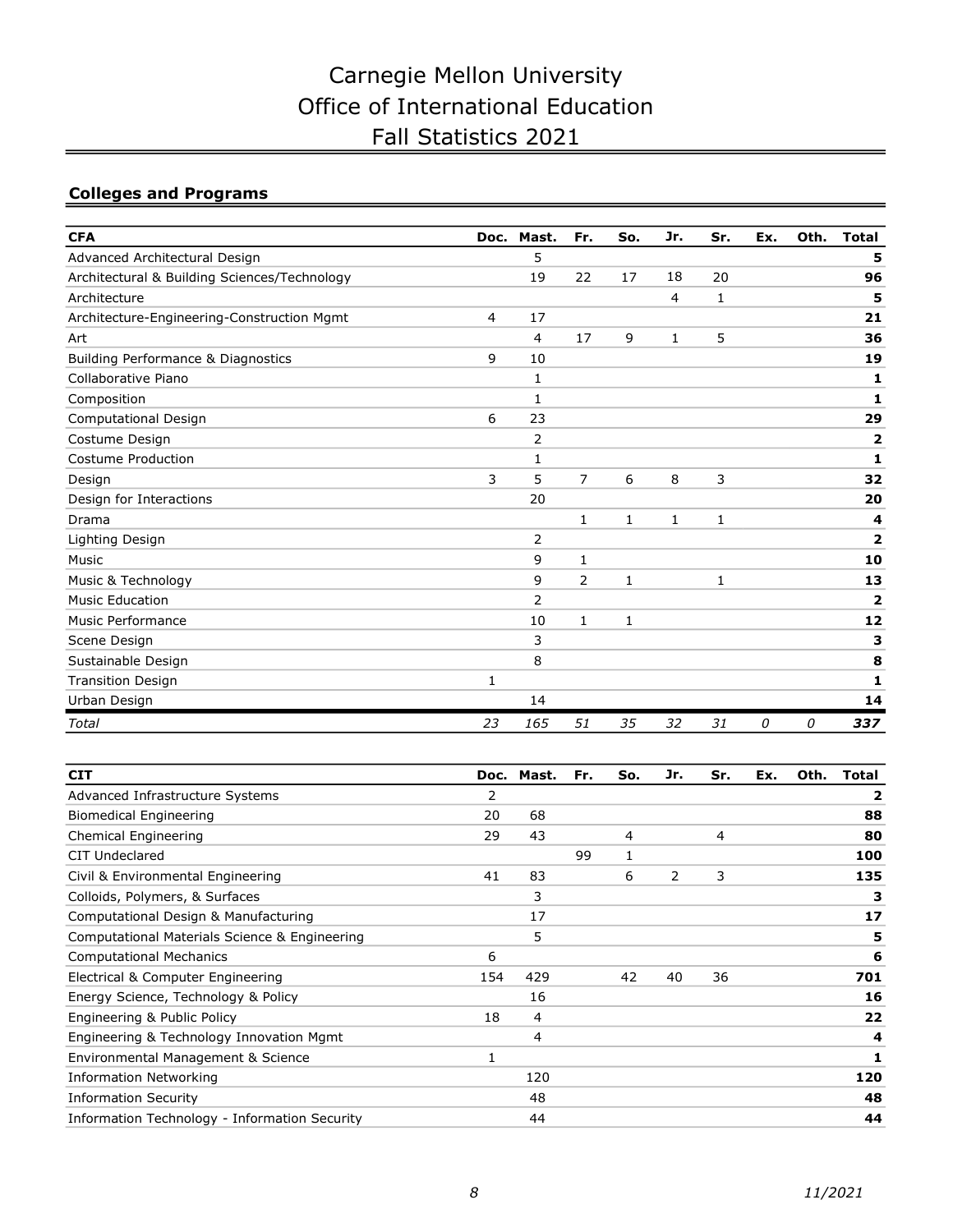| CIT (cont.)                             |     | Doc. Mast. | Fr. | So. | Jr. | Sr. | Ex. | Oth. | Total |
|-----------------------------------------|-----|------------|-----|-----|-----|-----|-----|------|-------|
| Materials Science                       |     | 24         |     |     |     |     |     |      | 24    |
| Materials Science & Engineering         | 53  | 10         |     |     |     |     |     |      | 82    |
| Mechanical Engineering                  | 104 | 158        |     |     | b   | 8   |     |      | 281   |
| Mobile & Internet of Things Engineering |     | 58         |     |     |     |     |     |      | 58    |
| Software Engineering                    |     | 128        |     |     |     |     |     |      | 128   |
| Total                                   | 428 | 1262       | 99  | 63  | 55  | 58  | 0   |      | 1963  |

| <b>CMU</b>                                    |   | Doc. Mast. | Fr. | So. | Jr. | Sr. | Ex. | Oth. | Total |
|-----------------------------------------------|---|------------|-----|-----|-----|-----|-----|------|-------|
| Computer Science & Arts                       |   |            |     |     |     |     |     |      |       |
| Entertainment Technology                      |   | 103        |     |     |     |     |     |      | 103   |
| Humanities & Arts                             |   |            | 4   |     |     | 3   |     |      | 10    |
| Integrated Innovation for Products & Services |   | 48         |     |     |     |     |     |      | 48    |
| Science & Arts                                |   |            |     | 3   |     |     |     |      | 8     |
| Science & Humanities Scholar                  |   |            |     |     |     |     |     |      |       |
| Software Management                           |   | 41         |     |     |     |     |     |      | 41    |
| <b>Technology Ventures</b>                    |   |            |     |     |     |     |     |      |       |
| <b>Total</b>                                  | O | 195        |     |     |     | 12  | 0   | n    | 217   |

| Heinz                                          | Doc. | Mast. | Fr. | So. | Jr. | Sr. | Ex. | Oth. | Total |
|------------------------------------------------|------|-------|-----|-----|-----|-----|-----|------|-------|
| Arts Management                                |      | 13    |     |     |     |     |     |      | 13    |
| Business Intelligence & Data Analytics         |      | 195   |     |     |     |     |     |      | 195   |
| Entertainment Industry Management              |      | 19    |     |     |     |     |     |      | 19    |
| Health Care Analytics & Information Technology |      | 23    |     |     |     |     |     |      | 23    |
| Health Care Policy & Management                |      | 3     |     |     |     |     |     |      | 3     |
| Information Security Policy & Mgmt             |      | 25    |     |     |     |     |     |      | 25    |
| <b>Information Systems Management</b>          | 20   | 336   |     |     |     |     |     |      | 356   |
| Information Technology (IT Management)         |      |       |     |     |     |     | 3   |      | з     |
| Machine Learning & Public Policy               | 3    |       |     |     |     |     |     |      | з     |
| Public Policy & Management                     | 6    | 43    |     |     |     |     | 2   |      | 51    |
| Public Policy & Management (Data Analytics)    |      | 61    |     |     |     |     |     |      | 61    |
| <b>Statistics &amp; Public Policy</b>          | 3    |       |     |     |     |     |     |      |       |
| Total                                          | 32   | 718   | Ω   | Ω   | O   | 0   | 5   | 0    | 752   |

| <b>Dietrich</b>                               |                | Doc. Mast. | Fr. | So. | Jr. | Sr. | Ex. | Oth. | <b>Total</b> |
|-----------------------------------------------|----------------|------------|-----|-----|-----|-----|-----|------|--------------|
| Applied Second Language Acquisition           |                |            |     |     |     |     |     |      |              |
| Behavioral Decision Research                  | 3              |            |     |     |     |     |     |      | з            |
| Behavioral Economics, Policy, & Organizations |                |            |     |     |     | 3   |     |      |              |
| Cognitive Neuroscience                        | $\overline{4}$ |            |     |     |     |     |     |      | 4            |
| Cognitive Science                             |                |            |     |     | 4   |     |     |      | 6            |
| <b>Decision Science</b>                       |                |            |     | 2   | 4   | 3   |     |      | 9            |
| Dietrich Undeclared                           |                |            | 73  | 20  |     |     |     |      | 93           |
| Economics                                     |                |            |     | 5   | 2   |     |     |      |              |
| Economics & Mathematical Sciences             |                |            |     |     | 2   |     |     |      |              |
| Economics & Politics                          |                |            |     |     |     |     |     |      |              |
| Economics & Statistics                        |                |            |     | 7   | 6   |     |     |      | 14           |
| Global Communication & Applied Translation    |                |            |     |     |     |     |     |      |              |
| Global Studies                                |                |            |     |     |     |     |     |      |              |
| History                                       | 2              |            |     |     |     |     |     |      |              |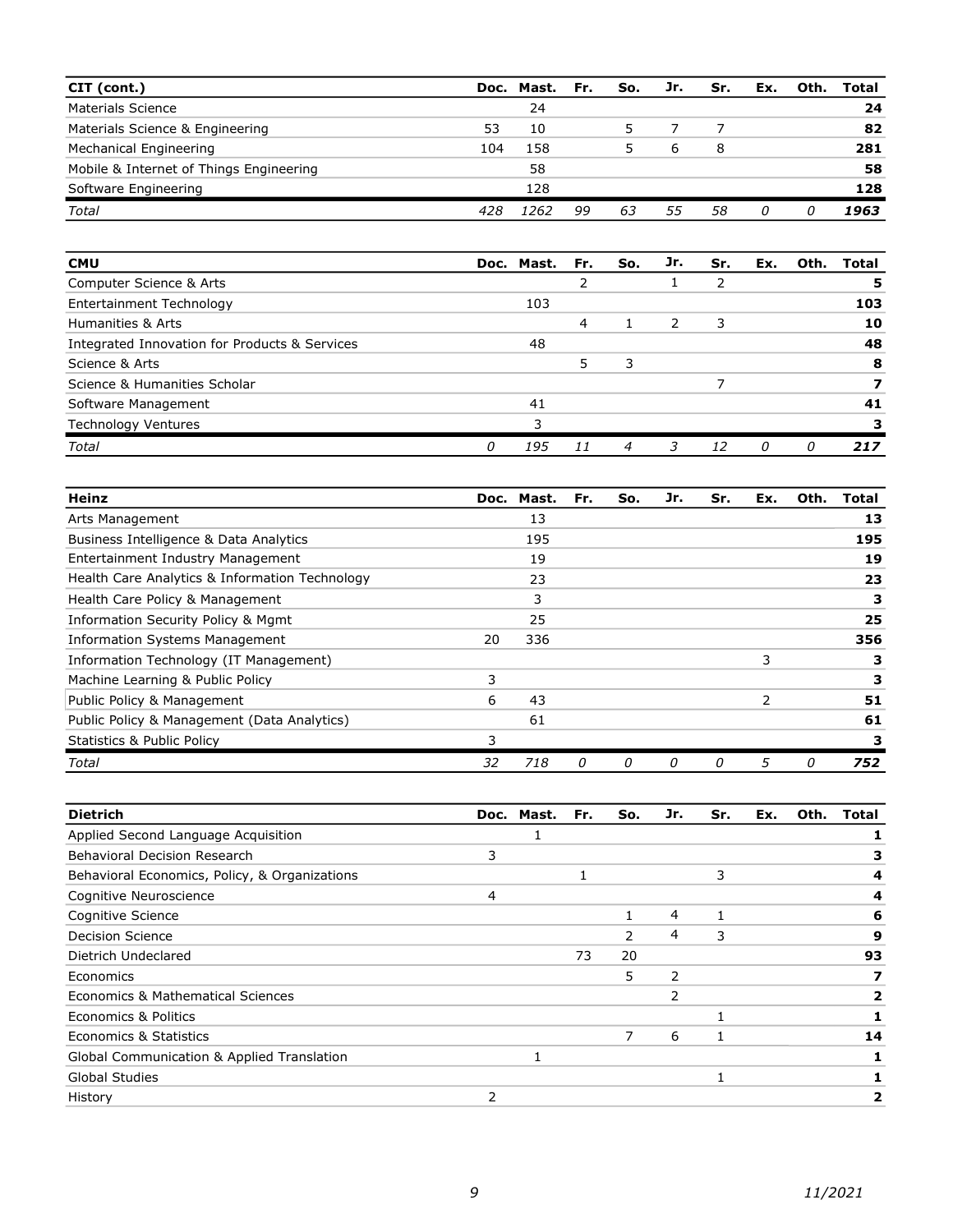| Dietrich (cont.)                              |              | Doc. Mast. | Fr. | So.            | Jr. | Sr. | Ex. | Oth. | <b>Total</b>            |
|-----------------------------------------------|--------------|------------|-----|----------------|-----|-----|-----|------|-------------------------|
| <b>Information Systems</b>                    |              |            | 10  | 16             | 17  | 11  | 6   |      | 60                      |
| Information Technology Strategy               |              | 19         |     |                |     |     |     |      | 19                      |
| <b>International Relations &amp; Politics</b> |              | 2          |     |                |     | 1   |     |      | 3                       |
| Literary & Cultural Studies                   | $\mathbf{1}$ | 3          |     |                |     |     |     |      | 4                       |
| Logic & Computation                           |              |            |     |                |     | 1   |     |      | 1                       |
| Logic, Computation & Methodology              | 11           | 4          |     |                |     |     |     |      | 15                      |
| <b>Neural Computation</b>                     | 6            |            |     |                |     |     |     |      | 6                       |
| Neural Computation & Machine Learning         | 5            |            |     |                |     |     |     |      | 5                       |
| <b>Neural Computation &amp; Statistics</b>    | 1            |            |     |                |     |     |     |      | 1                       |
| Neuroscience                                  |              |            |     | $\mathbf{1}$   |     |     |     |      | 1                       |
| Philosophy                                    |              | 1          |     |                |     |     |     |      | 1                       |
| Policy & Management                           |              |            |     | 1              |     |     |     |      | 1                       |
| Pure & Applied Logic                          | 2            |            |     |                |     |     |     |      | $\overline{\mathbf{2}}$ |
| Psychology                                    | 4            |            |     | $\overline{2}$ |     | 5   |     |      | 11                      |
| Rhetoric                                      | 2            |            |     |                |     |     |     |      | 2                       |
| Second Language Acquisition                   | 6            |            |     |                |     |     |     |      | 6                       |
| Social & Political History                    |              |            |     |                | 1   |     |     |      | 1                       |
| <b>Statistics</b>                             | 21           |            |     | $\overline{2}$ | 3   | 3   |     |      | 29                      |
| <b>Statistical Practice</b>                   |              | 15         |     |                |     |     |     |      | 15                      |
| Statistics & Machine Learning                 | 6            |            |     | 15             | 25  | 23  |     |      | 69                      |
| Systems Neuroscience                          | 2            |            |     |                |     |     |     |      | 2                       |
| Technical Writing & Communication             |              |            |     |                |     | 1   |     |      | 1                       |
| Total                                         | 76           | 46         | 84  | 72             | 64  | 55  | 6   | 0    | 403                     |
|                                               |              |            |     |                |     |     |     |      |                         |
| <b>MCS</b>                                    | Doc.         | Mast.      | Fr. | So.            | Jr. | Sr. | Ex. | Oth. | <b>Total</b>            |
| Algorithms, Combinatorics & Optimization      | 2            |            |     |                |     |     |     |      | 2                       |
| <b>Biological Sciences</b>                    | 10           |            |     | 4              | 2   | 2   | 1   |      | 19                      |
|                                               |              |            |     |                |     |     |     |      |                         |

| Biotechnology & Pharmaceutical Engineering |     |    |    |    |    |    |   |     |
|--------------------------------------------|-----|----|----|----|----|----|---|-----|
| Chemistry                                  | 40  |    |    | 4  | 6  |    |   | 51  |
| <b>Computational Biology</b>               |     |    |    |    |    |    |   | 0   |
| <b>Computational Finance</b>               |     | 33 |    |    | 6  | 6  |   | 46  |
| <b>Mathematical Sciences</b>               | 37  |    |    | 27 | 17 | 21 |   | 102 |
| <b>MCS Undeclared</b>                      |     |    | 60 | 6  |    |    |   | 66  |
| Neuroscience                               |     |    |    |    |    | 3  |   | 4   |
| Physics                                    | 46  |    |    |    | 4  | 2  |   | 53  |
| Physics - Astrophysics                     |     |    |    |    |    |    |   |     |
| Physics - Biological Physics               |     |    |    |    |    |    |   |     |
| Physics - Computational Physics            |     |    |    |    | 2  |    |   |     |
| Total                                      | 135 | 40 | 60 | 45 | 38 | 37 | 0 | 356 |
|                                            |     |    |    |    |    |    |   |     |

| <b>SCS</b>                                         |    | Doc. Mast. Fr. | So. | Jr. | Sr. | Ex. | Oth. | Total |
|----------------------------------------------------|----|----------------|-----|-----|-----|-----|------|-------|
| Artificial Intelligence                            |    |                | 9   | 6   | 8   |     |      | 23    |
| Artificial Intelligence & Innovation               |    | 51             |     |     |     |     |      | 51    |
| Automated Science - Biological Experimentation     |    | 9              |     |     |     |     |      | 9     |
| <b>Computational Biology</b>                       | 23 |                |     |     |     |     |      | 25    |
| Computational Data Science                         |    | 116            |     |     |     |     |      | 116   |
| Computer Science                                   | 87 | 60             | 23  | 41  | 45  | 3   |      | 259   |
| Computer Vision                                    |    | 43             |     |     |     |     |      | 43    |
| Educational Technology & Applied Learning Sciences |    | 28             |     |     |     |     |      | 28    |
| <b>Embedded Systems</b>                            |    | 4              |     |     |     |     |      | 4     |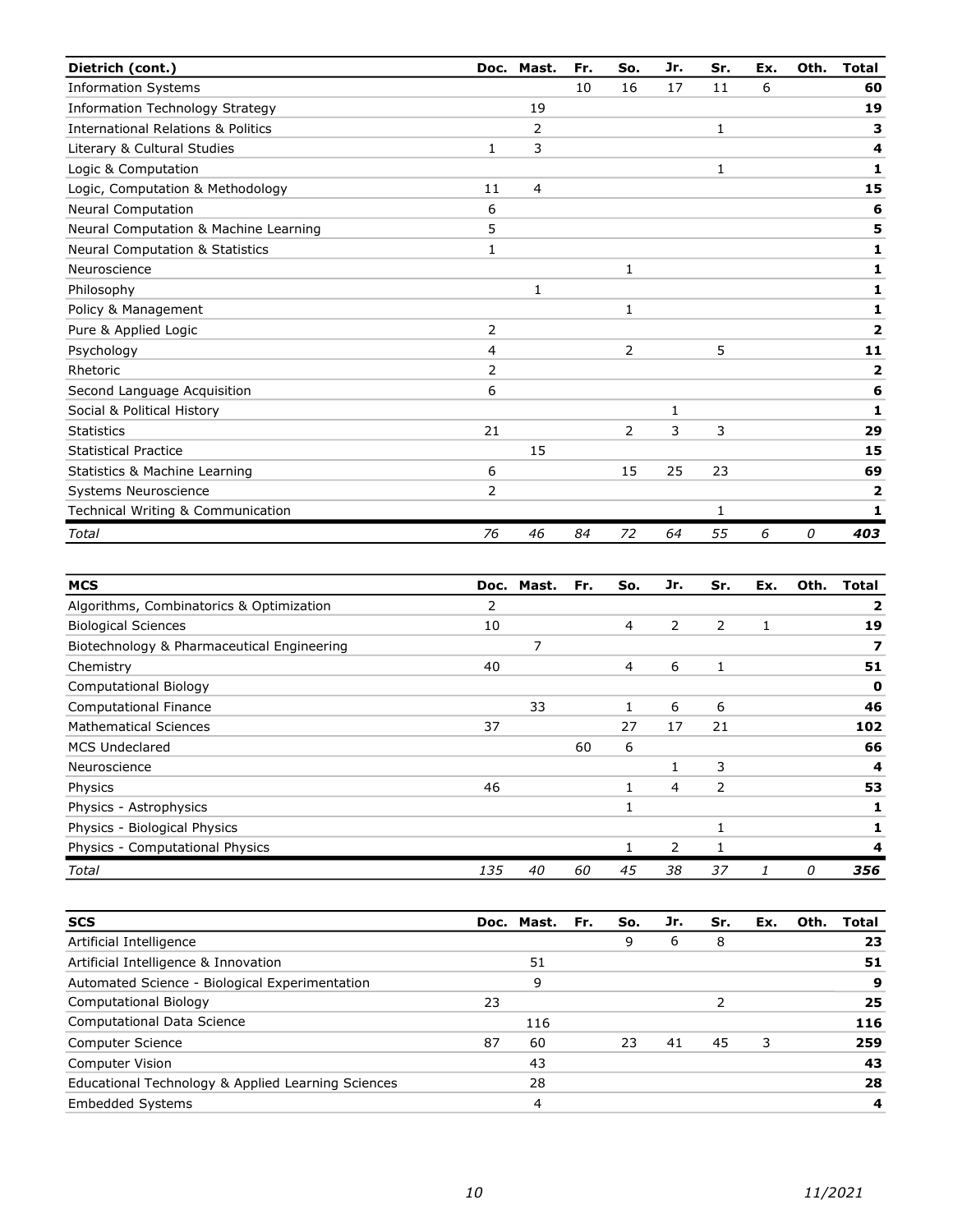| SCS (cont.)                                  | Doc. | Mast. | Fr. | So. | Jr. | Sr. | Ex. | Oth. | <b>Total</b> |
|----------------------------------------------|------|-------|-----|-----|-----|-----|-----|------|--------------|
| Human-Computer Interaction                   | 29   | 26    |     | Ŧ.  |     | 2   |     |      | 59           |
| Information Technology - Privacy Engineering |      | 12    |     |     |     |     |     |      | 12           |
| Intelligent Information Systems              |      | 43    |     |     |     |     |     |      | 43           |
| Language & Information Technologies          | 70   |       |     |     |     |     |     |      | 70           |
| Language Technologies                        | 1    | 30    |     |     |     |     |     |      | 31           |
| Machine Learning                             | 50   | 64    |     |     |     |     |     |      | 114          |
| Robotic Systems Development                  |      | 45    |     |     |     |     |     |      | 45           |
| Robotics                                     | 95   | 70    |     |     |     |     |     |      | 165          |
| Scalable Systems                             |      | 41    |     |     |     |     |     |      | 41           |
| <b>SCS Undeclared</b>                        |      |       | 36  |     |     |     |     |      | 36           |
| Societal Computing                           | 10   |       |     |     |     |     |     |      | 10           |
| Software Engineering                         | 17   | 19    |     |     |     |     |     |      | 36           |
| Total                                        | 382  | 661   | 36  | 33  | 48  | 57  | 3   | 0    | 1137         |

| <b>Tepper</b>                             | Doc. | Mast. | Fr. | So. | Jr.            | Sr. | Ex. | Oth. | <b>Total</b>   |
|-------------------------------------------|------|-------|-----|-----|----------------|-----|-----|------|----------------|
| Accounting                                | 7    |       |     |     |                |     |     |      | $\overline{ }$ |
| Algorithms, Combinatorics, & Optimization | 5    |       |     |     |                |     |     |      | 5              |
| <b>Business Administration</b>            |      |       | 31  | 28  | 20             | 15  | 1   |      | 95             |
| <b>Business Technologies</b>              | 4    |       |     |     |                |     |     |      | 4              |
| <b>Computational Finance</b>              |      | 144   |     |     | $\overline{2}$ | 2   |     |      | 148            |
| Economics                                 | 10   |       |     |     |                |     |     |      | 10             |
| Economics & Public Policy                 |      |       |     |     |                |     |     |      | 1              |
| Finance                                   | 5    |       |     |     |                |     |     |      | 5              |
| Management Science                        |      | 112   |     |     |                |     |     |      | 112            |
| Marketing                                 | 8    |       |     |     |                |     |     |      | 8              |
| <b>Operations Management</b>              | 7    |       |     |     |                |     |     |      | 7              |
| <b>Operations Research</b>                | 6    |       |     |     |                |     |     |      | 6              |
| Organizational Behavior & Theory          | 6    |       |     |     |                |     |     |      | 6              |
| Product Management                        |      | 22    |     |     |                |     |     |      | 22             |
| Total                                     | 59   | 278   | 31  | 28  | 22             | 17  | 1   | 0    | 263            |
| <b>Grand Total</b>                        | 1135 | 3365  | 372 | 280 | 262            | 267 | 16  | 0    | 5697           |